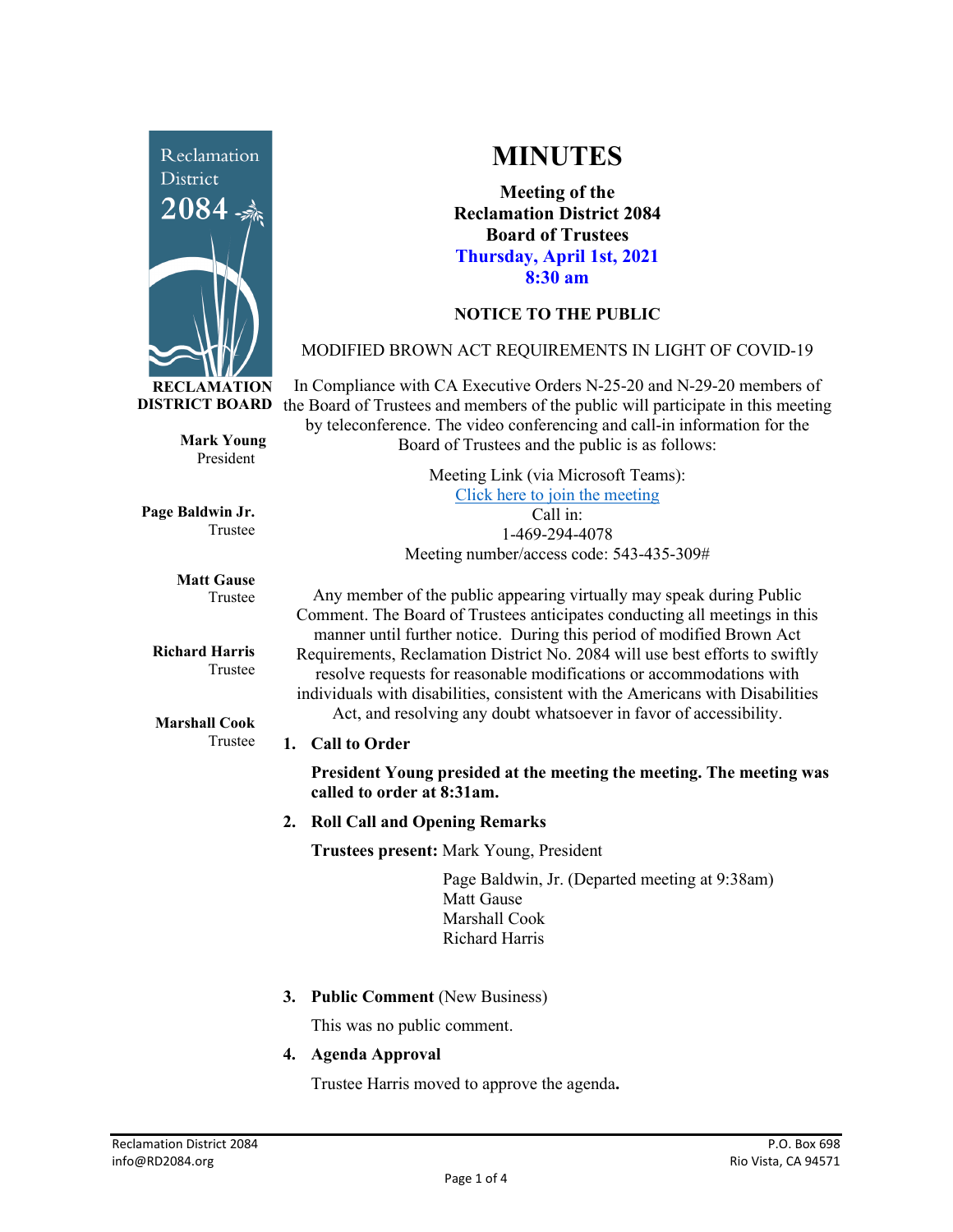Trustee Gause seconded and it passed by unanimous vote.

AYES: Young, Baldwin, Gause, Cook, Harris NOES: (None) ABSTAIN: (None) RECUSE: (None)

# **5. Consent Items** (Action Item)

- a. Approval of Meeting Minutes
	- 1. March 4th, 2021

Enclosure 1: Agenda Item 5.a - Meeting Minutes

b. Consider approval of Larsen Wurzel & Associates, Inc. invoice (Expense #1) per funds disbursement policy.

Trustee Harris moved to approve consent items.

Trustee Cook seconded and it passed by unanimous vote.

AYES: Young, Baldwin, Gause, Cook, Harris NOES: (None) ABSTAIN: (None) RECUSE: (None)

- **6. Board Items** (Action item unless otherwise noted)
	- a. Website Update (Informational Only)

Acting Manager Baker provided an update on the District website. She has asked the website developer to complete a few edits. Upon completion, she will send the link to the Board. The domain rd2084.org has been secured and the District should be able to send and receive from that email address.

b. Summary of Cal/OSHA Covid-19 Emergency Regulations (Informational Only)

Secretary Beltran shared information from a recent presentation she attended. Current Covid-19 regulations will expire on October 2nd and there is still uncertainty around future regulations. In the meantime, hand-washing stations should be used whenever possible and hand sanitizer with hazardous chemicals should be avoided. President Young asked Engineer Moncrief about including language in contracts to address Covid-19 safety. Engineer Moncrief said for formal bids it would certainly be required and that MBK has standard language that can be included in smaller contracts.

c. PUBLIC HEARING: Consider approving a resolution to adopt a conflict of interest code.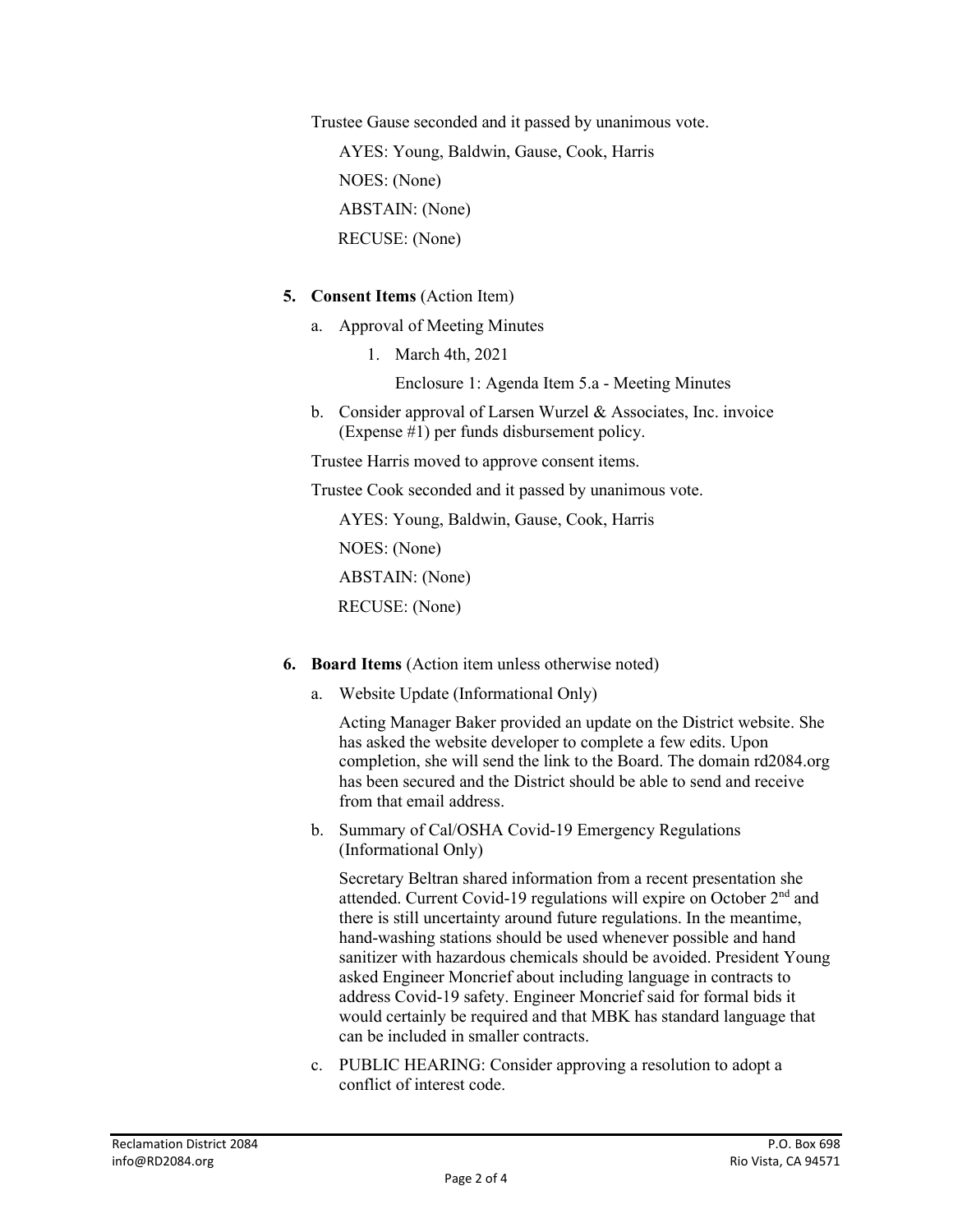Enclosure 2: Agenda Item 6.c.1 – Conflict of Interest Code

Enclosure 3: Agenda Item 6.c.2 – Resolution to Adopt a Conflict of Interest Code

Trustee Gause moved to approve the resolution adopting the Conflict of Interest Code.

Trustee Cook seconded and it passed by unanimous vote.

AYES: Young, Baldwin, Gause, Cook, Harris

NOES: (None)

ABSTAIN: (None)

RECUSE: (None)

- **7. Operations and Maintenance Update** (Informational/Action Item)
	- a. Update from MBK Engineers

Enclosure 4: Agenda Item 7.a. – April 2021 Engineer's Report

b. Ongoing Maintenance Items

Engineer Moncrief shared that the FY21/22 Subventions application has been submitted. He will prepare a resolution on CEQA for the Board to adopt during the May meeting as a follow-up to the application. CDFW is also coordinating with the landowner to set the baseline habitat conditions to ensure no net loss.

There are a few maintenance items on the schedule to be addressed including two small erosion sites and rodent anomalies. Gomes Excavating will be out on site in April or May to address these issues.

- **8. Financial Management** (Informational/Action Item)
	- a. Invoicing

Enclosure 5: Agenda Item 8.a – March Financial Manager's Report

Financial Manager Brown provided an overview of District finances.

b. Consider authorizing the President to pay LEJPA invoices.

Trustee Harris moved to authorize the President to pay LEJPA invoices.

Trustee Gause seconded and it passed by unanimous vote.

AYES: Young, Baldwin, Gause, Cook, Harris

NOES: (None)

ABSTAIN: (None)

RECUSE: (None)

c. Fiscal Year 2021/2022 Budget Workshop (Informational Only) Enclosure 6: Agenda Item 8.c – DRAFT Fiscal Year 2021/2022 Budget